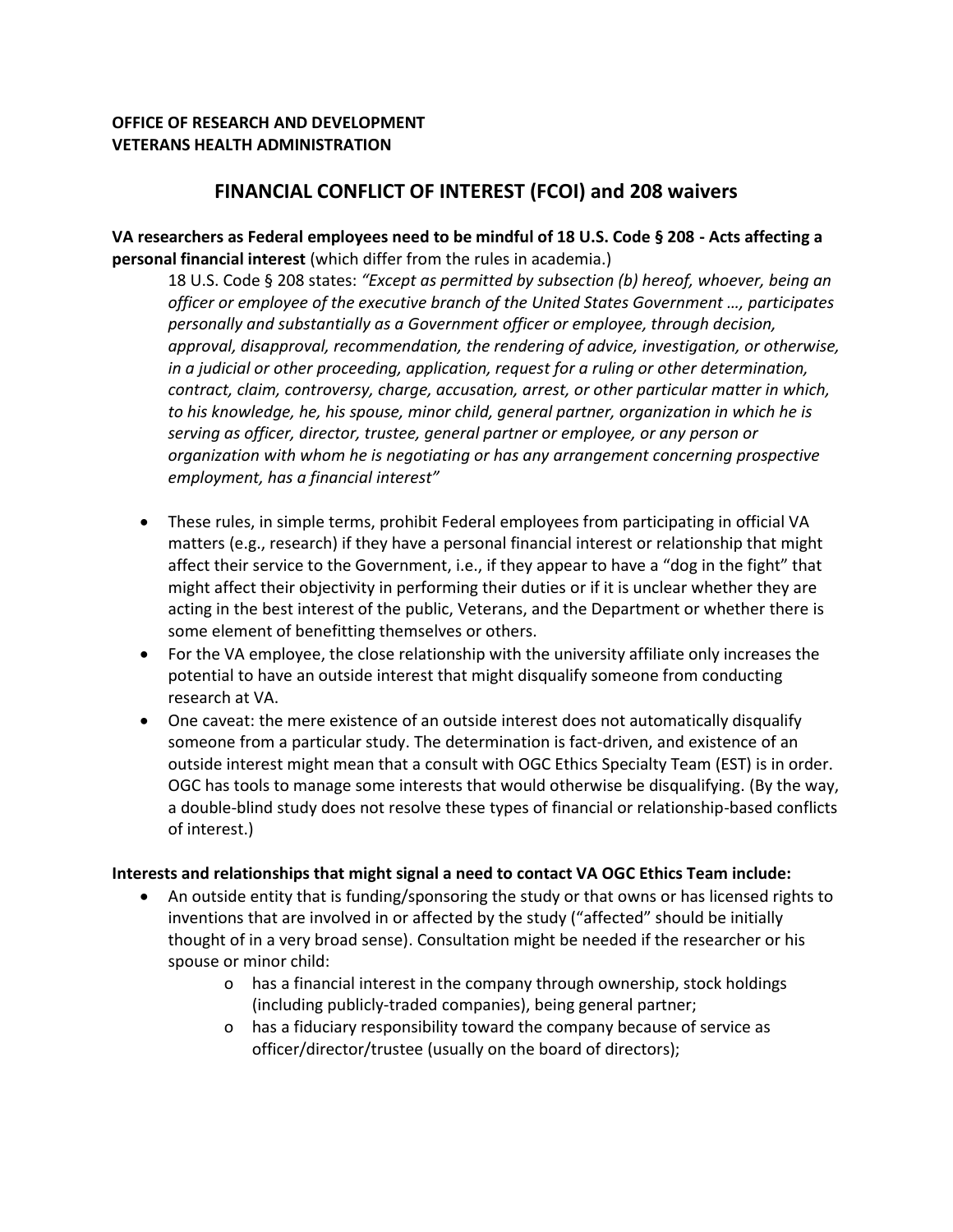- o is an employee, consultant, contractor, agent, or otherwise does business with the outside entity (e.g., speaker's bureau, member of scientific advisory board, consultant or if the researcher has held such a position within the past year); or
- o is negotiating or has an agreement for future employment with the entity.
- Inventions involved in the study: either the study is further research into the invention or will affect the value of the invention (e.g., make it more or less likely to be commercialized) and the invention is:
	- o made by the researcher,
	- o owned by the researcher, or
	- o owned by someone or some entity other than VA (including if that entity is the university affiliate).

## **How do you obtain an ethics consultation?**

- Email:
- [OGCNorthAtlanticEthics@va.gov](mailto:OGCNorthAtlanticEthics@va.gov)
	- for CT, DC, DE, MA, MD, ME,NC, NH, NJ, NY, PA, RI, VA, VT, WV
- [OGCSouthEastEthics@va.gov](mailto:OGCSouthEastEthics@va.gov)
	- for AL, FL, GA, KY, Puerto Rico, SC, TN
- [OGCMidwestEthics@va.gov](mailto:OGCMidwestEthics@va.gov)
	- for IA, IL, IN, KS, MI, MN, MO, NE, ND, OH, SD, WI
- [OGCContinentalEthics@va.gov](mailto:OGCContinentalEthics@va.gov)
	- for AR, CO, LA, MS, MT, OK, TX, UT, WY
- [OGCPacificEthics@va.gov](mailto:OGCPacificEthics@va.gov) for AK, AZ, CA, Guam, HI, ID, NM, NV, OR, Philippines, WA
- Additional information on VA ethics can be found at <https://vaww.ogc.vaco.portal.va.gov/law/ethics/SitePages/Home.aspx>

## **How can a researcher commercialize his or her inventions?**

- The Federal Technology Transfer Act at section 3710a, subparagraph (b)(3)(C), of title 15 United States Code, permits a Federal employee, under a Cooperative Research and Development Agreement (CRADA), to participate, as part of official duty, in an effort to commercialize an invention made by the researcher while in the employment or service of the Government.
- This means that with supervisory approval and after putting in place a CRADA, and if necessary a waiver of the criminal conflict of interest statute (208 waiver through EST), a VA researcher who has made an invention may assist the outside company that has licensed the invention in the commercialization effort by providing scientific and/or technical expertise or serving on the scientific advisory board.
- However, such assistance does not extend to activities related to the management of the outside company or to the promotion and/or marketing of its products to the general public.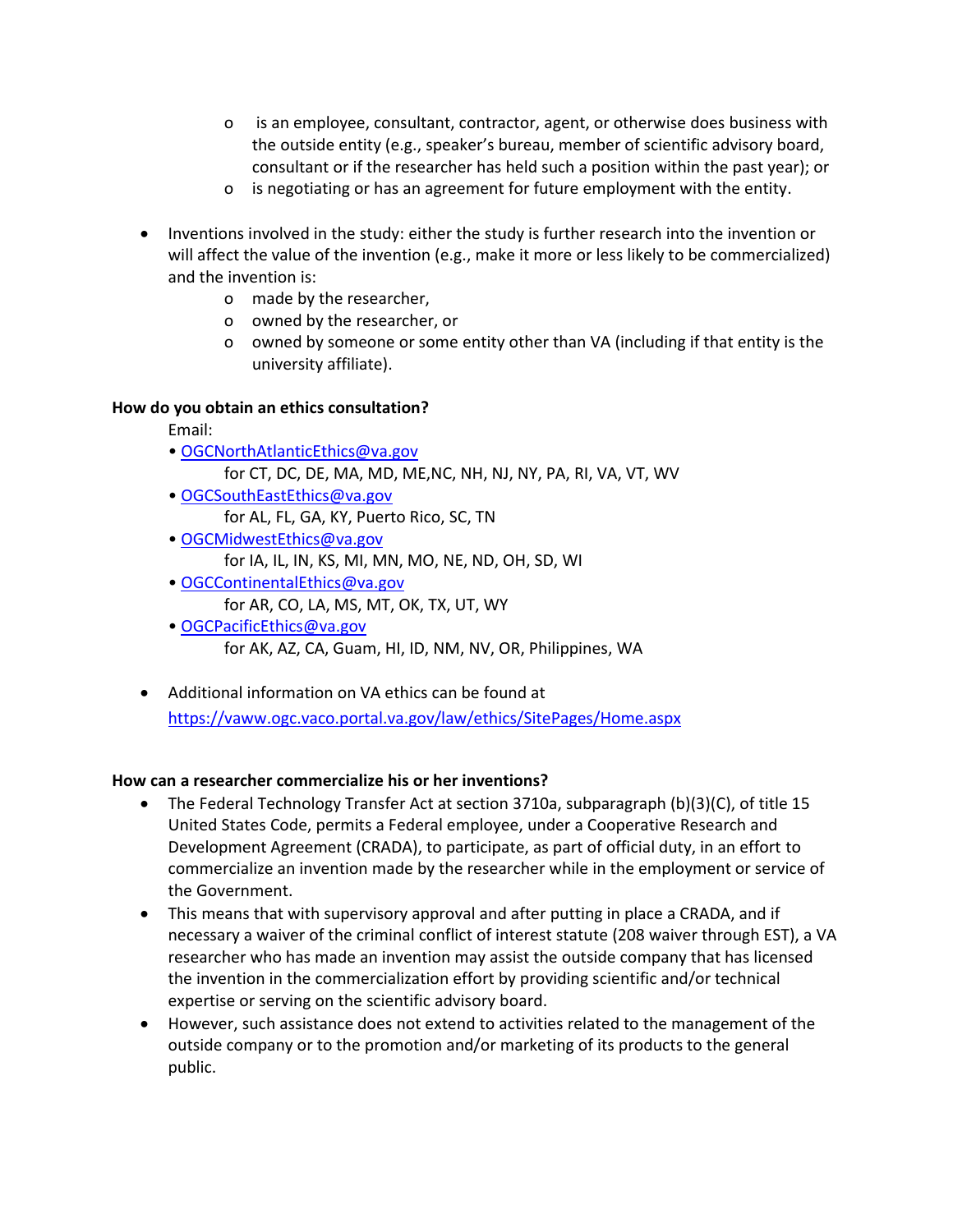#### **How to obtain a 208 Waiver**

- It may be possible to obtain a 208 waiver and authorization that allows the researcher to participate in research from which they would otherwise be disqualified, absent such a waiver, because of their financial interest in the matters.
- The financial conflict of interest does not occur until there is a flow of royalties coming from a non-VA source (such as the academic affiliate), so consult with your VA Ethics official regarding whether and when a waiver is needed.
- The researchers will submit the information below to their VA Ethics official, who will work with them on a waiver. If approved by the Federal Government Office of Government Ethics, the waiver will be processed through the ACOS for Research and signed by the MCD.
- The request for a 208 waiver includes the following:
	- 1. Your full VA title; whether you are part-time or full-time VA.
	- 2. What is your "Area of Research" at VA? Please define this as broadly as possible in a sentence or two.
	- 3. Please list all patents that you own or are listed as an inventor on. For each, please state:
		- a. Who owns the patent at issue VA solely or Jointly owned by VA and the university?
		- b. Patent number if applicable
		- c. Date issued or any other relevant dates
		- d. any other information relevant to the patent(s)
	- 4. State in layman's terms your proposed study and how it will affect this IP.
	- 5. Does your spouse work for VA or hold a University appointment? Please describe. And if so, does he/she have any interest in the IP at issue?
	- 6. Is there an outside company that is interested in licensing the IP?
	- 7. If so, do you, your spouse, or minor child have any equity interest in the company, now or in the future?
	- 8. Are you (or spouseor minor child) an employee of the company licensing the IP, or do you consult for the company or have any other financial interest in the company?

### **Remember to indicate invention disclosures in the Financial Conflict of Interest Form**

- Currently, the FCOI disclosure form can be found on ORD's Tech Transfer Program website (Research Financial Conflict of Interest Statement located at [http://www.research.va.gov/programs/tech\\_transfer/model\\_agreements/default.cfm\)](http://www.research.va.gov/programs/tech_transfer/model_agreements/default.cfm).
- Question 3 in Section 1 asks:
	- 3. INTELLECTUAL PROPERTY. With respect to intellectual property that could be affected by this study, are you, your spouse, dependent child, general partner, or outside employer:
		- (i) listed as the inventor on an invention disclosure or a patent application; (ii) the owner of any intellectual property;

(iii) the holder of a license of a patent, copyright, software or other intellectual property;

(iv) entitled to earn royalties now or in the future;

(v) the author of written materials that are, or are going to be, commercialized;